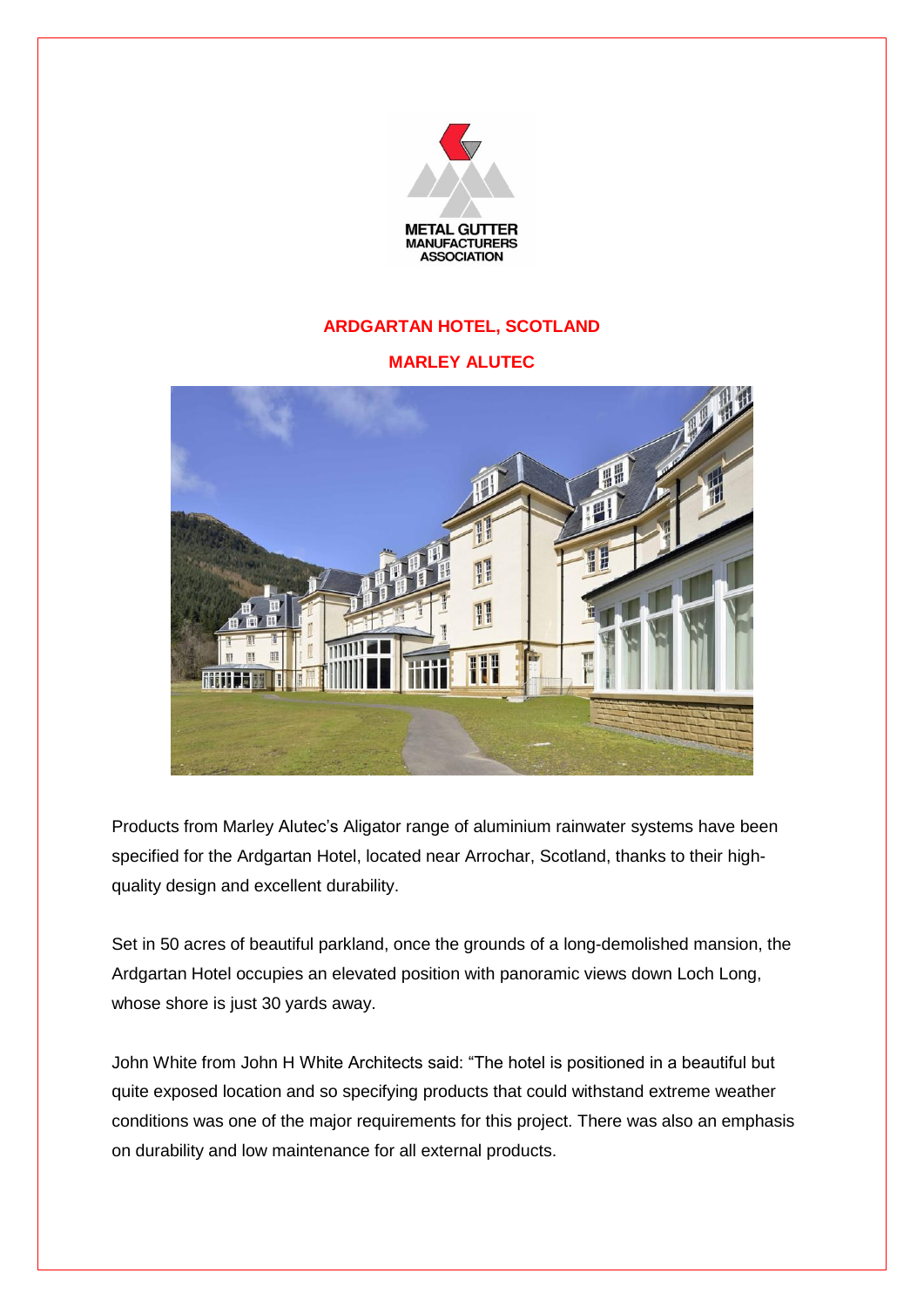"We use Marley Alutec on all of our projects that are two storeys and over, as they are more durable than other options available on the market. Therefore, when we started working on this project we knew Alutec's products would fit the brief perfectly because of their ability to withstand the effects of weathering, their durability and low-maintenance performance. The traditional designs available also enabled us to ensure the aesthetics complemented the style of the building."



The architects specified the Aligator Ogee No. 46 gutter with Traditional 102mm x 76mm downpipes. Alutec's Aligator Snapfit gutter jointing system features an internal 'Snap-fit' union and a concealed fascia bracket to provide a smooth, uninterrupted line at the eaves of a building – perfect for a project like Ardgartan Hotel where there is a classic design requirement.

The decorative ogee shape also has a large gutter capacity meaning it is able to cope with high levels of rainfall. This is essential for a project like Ardgartan Hotel, where there is a large roof space with a lot of water run-off.

The Aligator system is manufactured from marine grade aluminium, which is 100 per cent recyclable at the end of its long life span, which is typically 50 years or more. What's more, as aluminium is so impervious to corrosion, very little maintenance is required during this extended lifecycle.